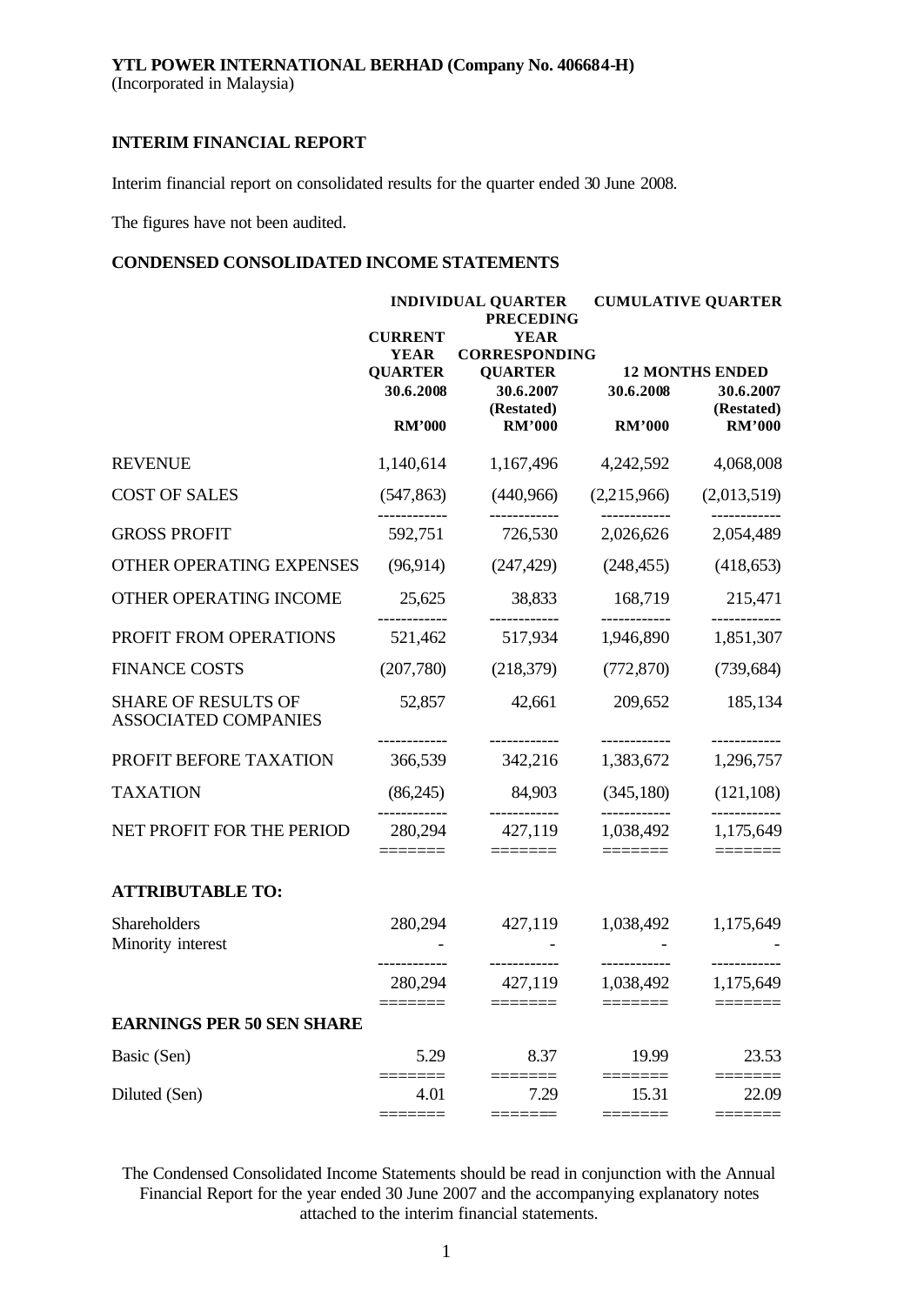### **CONDENSED CONSOLIDATED BALANCE SHEET**

|                                                                                         | <b>UNAUDITED</b><br>As at<br>30.6.2008 | <b>AUDITED</b><br>As at<br>30.06.2007 |
|-----------------------------------------------------------------------------------------|----------------------------------------|---------------------------------------|
|                                                                                         | <b>RM'000</b>                          | (Restated)<br><b>RM'000</b>           |
| <b>ASSETS</b>                                                                           |                                        |                                       |
| <b>Non-Current Assets</b>                                                               |                                        |                                       |
| Property, Plant and Equipment                                                           | 15,089,793                             | 14,882,278                            |
| <b>Prepaid Lease Payments</b>                                                           | 3,171                                  | 3,473                                 |
| <b>Intangible Assets</b>                                                                | 441,333                                | 441,333                               |
| <b>Investment in Associated Companies</b>                                               | 929,638                                | 863,140                               |
| Investments                                                                             | 711,626                                | 668,284                               |
|                                                                                         | 17, 175, 561<br>------------           | 16,858,508<br>--------------          |
| <b>Current Assets</b>                                                                   |                                        |                                       |
| Inventories                                                                             | 152,667                                | 160,850                               |
| Receivable, Deposits and Prepayment                                                     | 1,011,136                              | 909,200                               |
| <b>Short Term Investments</b>                                                           | 45,872                                 | 44,507                                |
| Deposits, Cash and Bank Balances                                                        | 9,397,549                              | 6,029,825                             |
|                                                                                         | 10,607,224                             | 7,144,382                             |
| <b>TOTAL ASSETS</b>                                                                     | 27,782,785                             | --------------<br>24,002,890          |
|                                                                                         | ========                               | ========                              |
| <b>EQUITY AND LIABILITIES</b>                                                           |                                        |                                       |
| Share Capital                                                                           | 2,721,320                              | 2,648,158                             |
| Reserves                                                                                | 4,020,573                              | 3,787,676                             |
| Treasury Shares, at cost                                                                | (360, 148)                             | (402,763)                             |
| <b>Equity attributable to Shareholders of the Company</b><br><b>Minority Interest *</b> | 6,381,745                              | 6,033,071                             |
| <b>TOTAL EQUITY</b>                                                                     | 6,381,745                              | 6,033,071                             |
|                                                                                         |                                        |                                       |

\* Minority Interest denotes RM1.

The Condensed Consolidated Balance Sheet should be read in conjunction with the Annual Financial Report for the year ended 30 June 2007 and the accompanying explanatory notes attached to the financial statements.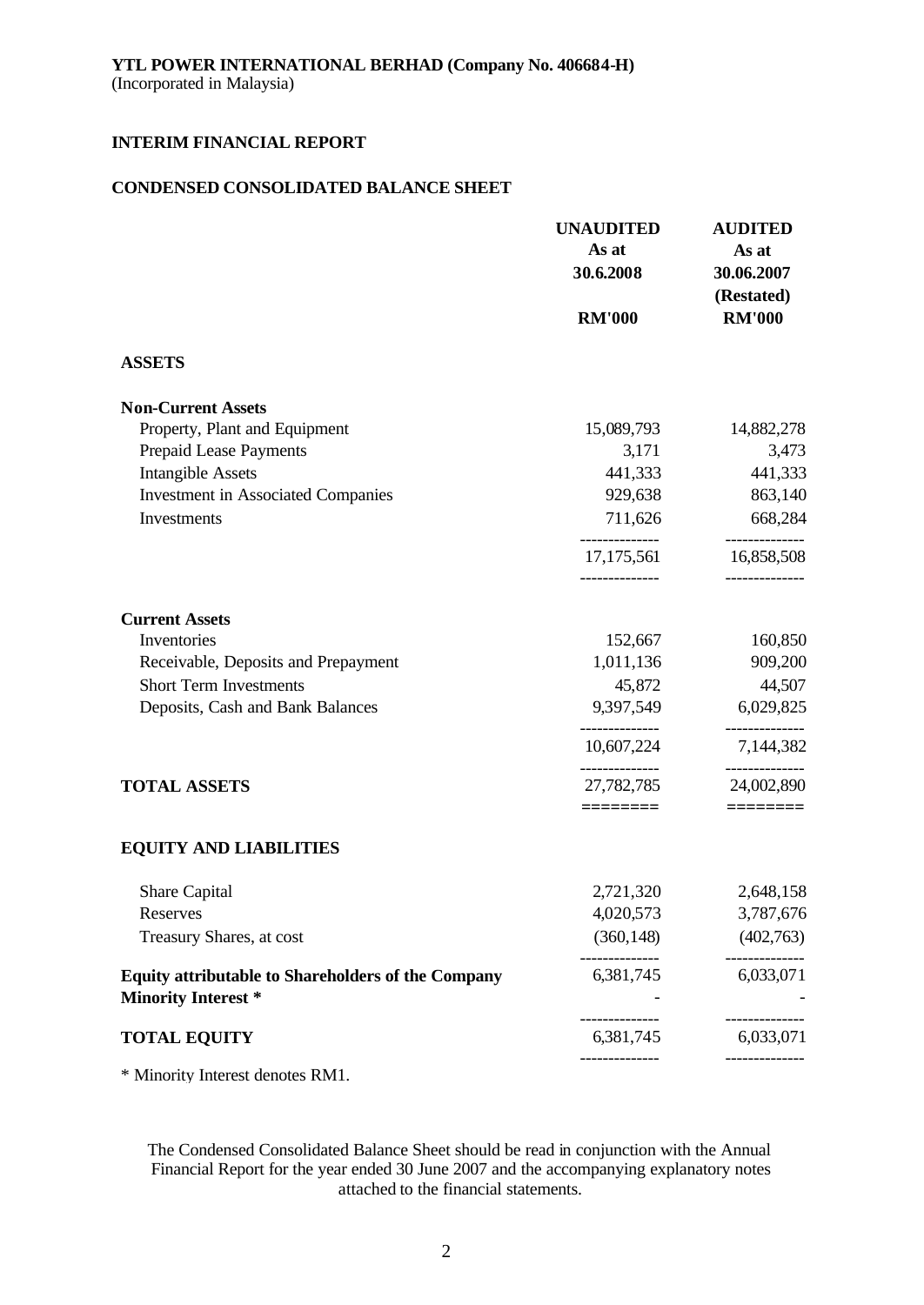## **CONDENSED CONSOLIDATED BALANCE SHEET – Continued**

|                                       | <b>UNAUDITED</b><br>As at<br>30.6.2008 | <b>AUDITED</b><br>As at<br>30.06.2007<br>(Restated) |
|---------------------------------------|----------------------------------------|-----------------------------------------------------|
|                                       | <b>RM'000</b>                          | <b>RM'000</b>                                       |
| <b>LIABILITIES</b>                    |                                        |                                                     |
| <b>Non-Current Liabilities</b>        |                                        |                                                     |
| Payables                              | 10,614                                 | 12,308                                              |
| Provision for Liabilities and Charges | 315,178                                | 382,853                                             |
| <b>Bonds</b>                          | 9,649,749                              | 9,255,414                                           |
| <b>Borrowings</b>                     | 4,177,250                              | 3,766,565                                           |
| Deferred Income                       | 133,917                                | 147,363                                             |
| Deferred Tax Liabilities              | 2,199,400                              | 2,308,389                                           |
|                                       | <br>16,486,108                         | --------------<br>15,872,892                        |
| <b>Current Liabilities</b>            |                                        |                                                     |
| Payables and Accrued Liabilities      | 1,064,877                              | 986,628                                             |
| Provision for Liabilities and Charges | 20,546                                 | 28,023                                              |
| Provision for Taxation                | 123,171                                | 49,263                                              |
| <b>Bonds</b>                          | 2,014,182                              | 125,000                                             |
| <b>Borrowings</b>                     | 1,692,156                              | 908,013                                             |
|                                       | ---------------<br>4,919,932           | ------------<br>2,096,927                           |
| <b>TOTAL LIABILITIES</b>              | . <u>.</u> .<br>21,401,040             | -------------<br>17,969,819                         |
| <b>TOTAL EQUITY AND LIABILITIES</b>   | --------------<br>27,782,785           | -------------<br>24,002,890                         |
|                                       |                                        |                                                     |
| Net Assets Per 50 Sen Share (RM)      | 1.21                                   | 1.18                                                |
|                                       |                                        | $==$                                                |

The Condensed Consolidated Balance Sheet should be read in conjunction with the Annual Financial Report for the year ended 30 June 2007 and the accompanying explanatory notes attached to the financial statements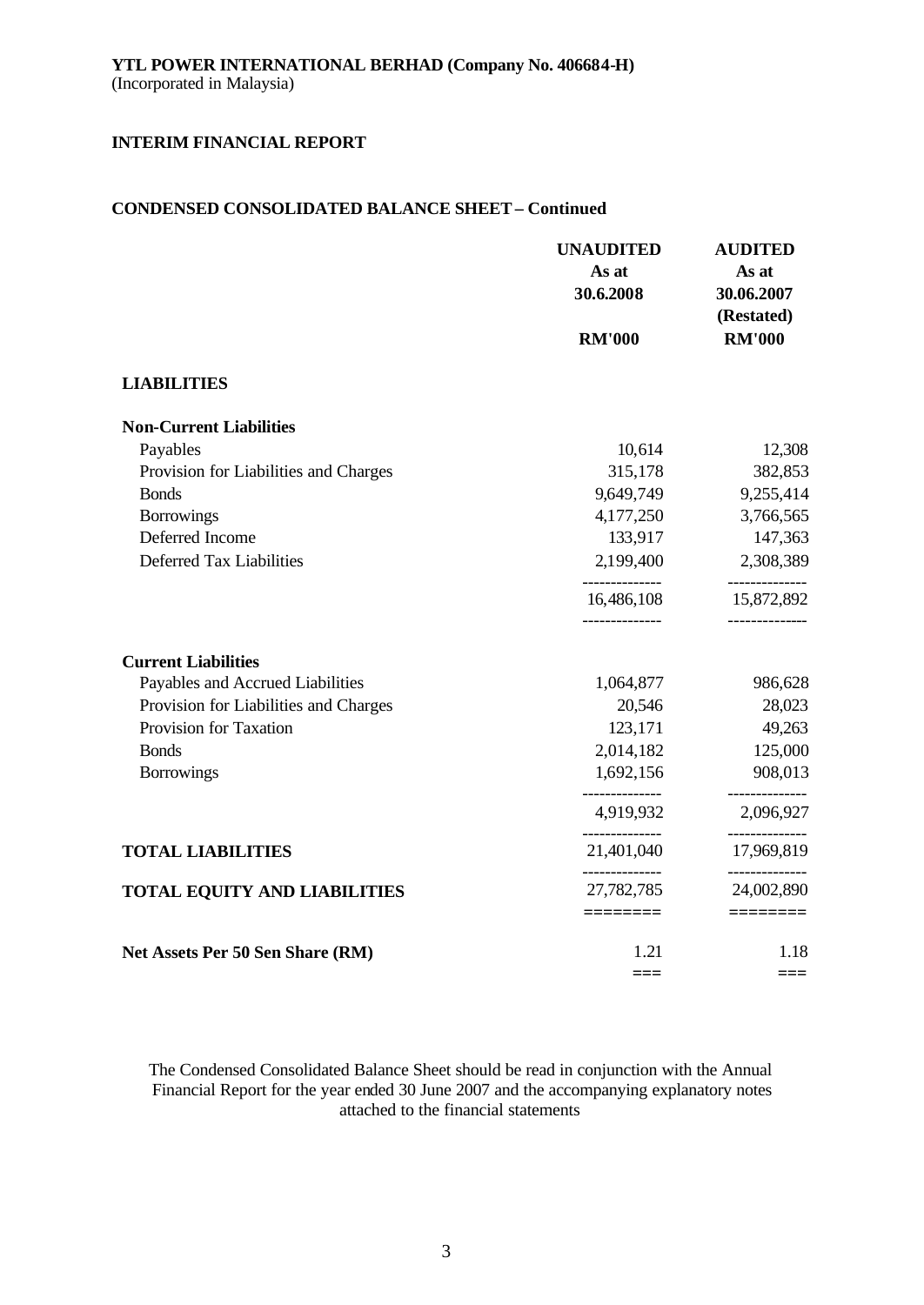### **YTL POWER INTERNATIONAL BERHAD (Company No. 406684-H)**

(Incorporated in Malaysia)

# **INTERIM FINANCIAL REPORT CONDENSED CONSOLIDATED STATEMENT OF CHANGES IN EQUITY FOR THE FINANCIAL YEAR ENDED 30 JUNE 2008**

|                                                     |                                          |                                          | --------------------- Attributable to Equity Holders of the Parent -------------------- |                                                   |                                                     |                               |                                                     |                                         |
|-----------------------------------------------------|------------------------------------------|------------------------------------------|-----------------------------------------------------------------------------------------|---------------------------------------------------|-----------------------------------------------------|-------------------------------|-----------------------------------------------------|-----------------------------------------|
|                                                     |                                          |                                          |                                                                                         |                                                   |                                                     |                               |                                                     |                                         |
|                                                     | <b>Share</b><br>Capital<br><b>RM'000</b> | <b>Share</b><br>Premium<br><b>RM'000</b> | <b>Merger</b><br>& Other<br><b>Reserves</b><br><b>RM'000</b>                            | <b>Treasury</b><br><b>Shares</b><br><b>RM'000</b> | <b>Retained</b><br><b>Earnings</b><br><b>RM'000</b> | <b>Total</b><br><b>RM'000</b> | <b>Minority</b><br><b>Interest</b><br><b>RM'000</b> | <b>Total</b><br>Equity<br><b>RM'000</b> |
| At 1 July 2007                                      |                                          |                                          |                                                                                         |                                                   |                                                     |                               |                                                     |                                         |
| - as previously reported<br>- prior year adjustment | 2,648,158                                | 1,944,120                                | (2,089,013)<br>(507)                                                                    | (402,763)                                         | 4,026,641<br>(93, 565)                              | 6,127,143<br>(94,072)         |                                                     | 6,127,143<br>(94,072)                   |
|                                                     | 2,648,158                                | 1,944,120                                | (2,089,520)                                                                             | (402,763)                                         | 3,933,076                                           | 6,033,071                     |                                                     | 6,033,071                               |
| Currency translation difference                     |                                          | $\overline{a}$                           | (124, 352)                                                                              |                                                   |                                                     | (124, 352)                    |                                                     | (124, 352)                              |
| Net profit for the year                             |                                          |                                          |                                                                                         |                                                   | 1,038,492                                           | 1,038,492                     |                                                     | 1,038,492                               |
| Total recognised income and expenses for the year   |                                          |                                          | (124, 352)                                                                              |                                                   | 1,038,492                                           | 914,140                       |                                                     | 914,140                                 |
| Shares repurchased                                  |                                          |                                          |                                                                                         | (402, 832)                                        |                                                     | (402, 832)                    |                                                     | (402, 832)                              |
| Issue of share capital                              | 73,162                                   | 182,207                                  |                                                                                         |                                                   |                                                     | 255,369                       |                                                     | 255,369                                 |
| Dividend paid – Financial year ended 30 June 2007   |                                          |                                          |                                                                                         | $\overline{\phantom{a}}$                          | (186, 895)                                          | (186, 895)                    |                                                     | (186, 895)                              |
| - Financial year ended 30 June 2008                 |                                          |                                          |                                                                                         |                                                   | (397, 138)                                          | (397, 138)                    |                                                     | (397, 138)                              |
| Share dividend                                      |                                          | (445, 447)                               |                                                                                         | 445,447                                           |                                                     |                               |                                                     |                                         |
| Equity component of exchangeable bond               |                                          | $\overline{\phantom{a}}$                 | (11,963)                                                                                |                                                   |                                                     | (11,963)                      |                                                     | (11,963)                                |
| Share options granted                               |                                          |                                          | 1,204                                                                                   |                                                   |                                                     | 1,204                         |                                                     | 1,204                                   |
| Statutory reserve transfer from retained earnings   |                                          | $\blacksquare$                           | 9,996                                                                                   |                                                   | (9,996)                                             |                               |                                                     |                                         |
| Warrant reserve                                     |                                          |                                          | 176,789                                                                                 |                                                   |                                                     | 176,789                       |                                                     | 176,789                                 |
| At 30 June 2008                                     | 2,721,320                                | 1,680,880                                | (2,037,846)                                                                             | (360, 148)                                        | 4,377,539                                           | 6,381,745                     |                                                     | 6,381,745                               |

The Condensed Consolidated Statement of Changes in Equity should be read in conjunction with the Annual Financial Report for the year ended 30 June 2007 and accompanying explanatory notes attached to the interim financial statements.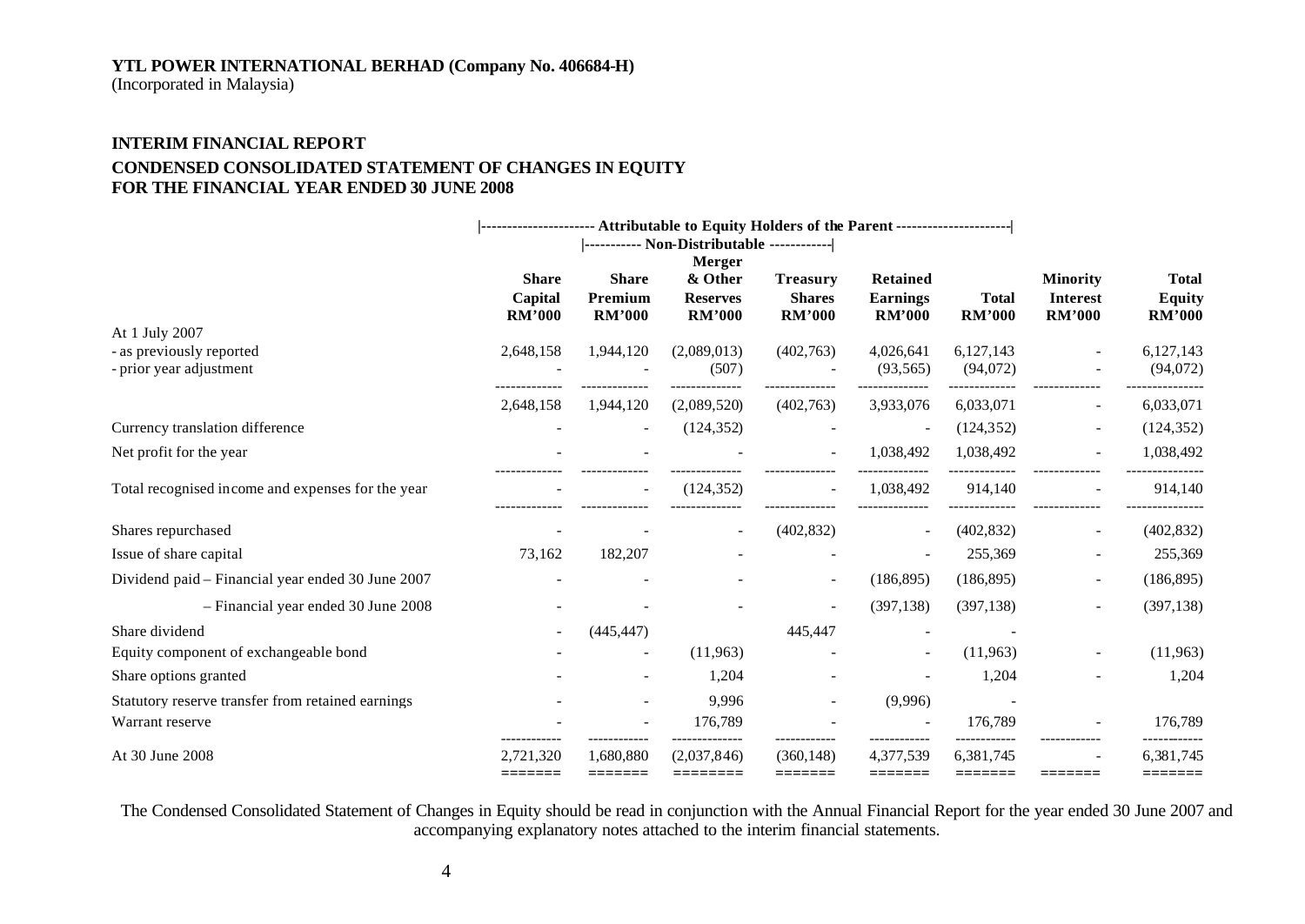## **YTL POWER INTERNATIONAL BERHAD (Company No. 406684-H)**

(Incorporated in Malaysia)

# **INTERIM FINANCIAL REPORT**

### **CONDENSED CONSOLIDATED STATEMENT OF CHANGES IN EQUITY-continued FOR THE FINANCIAL YEAR ENDED 30 JUNE 2007**

|                                                   | ---------------------- Attributable to Equity Holders of the Parent --------------------- |                                          |                                                              |                                                   |                                                     |                               |                                                     |                                                |
|---------------------------------------------------|-------------------------------------------------------------------------------------------|------------------------------------------|--------------------------------------------------------------|---------------------------------------------------|-----------------------------------------------------|-------------------------------|-----------------------------------------------------|------------------------------------------------|
|                                                   | <b>Share</b><br>Capital<br><b>RM'000</b>                                                  | <b>Share</b><br>Premium<br><b>RM'000</b> | <b>Merger</b><br>& Other<br><b>Reserves</b><br><b>RM'000</b> | <b>Treasury</b><br><b>Shares</b><br><b>RM'000</b> | <b>Retained</b><br><b>Earnings</b><br><b>RM'000</b> | <b>Total</b><br><b>RM'000</b> | <b>Minority</b><br><b>Interest</b><br><b>RM'000</b> | <b>Total</b><br><b>Equity</b><br><b>RM'000</b> |
| At 1 July 2006                                    | 2,581,535                                                                                 | 2,211,392                                | (2,116,310)                                                  | (469, 568)                                        | 3,521,908                                           | 5,728,957                     |                                                     | 5,728,957                                      |
| Currency translation difference                   |                                                                                           |                                          | 7,801                                                        |                                                   |                                                     | 7,801                         |                                                     | 7,801                                          |
| Net profit for the year                           |                                                                                           |                                          |                                                              |                                                   | 1,175,649                                           | 1,175,649                     |                                                     | 1,175,649                                      |
| Total recognised income and expenses for the year |                                                                                           |                                          | 7,801                                                        | $\overline{\phantom{a}}$                          | 1,175,649                                           | 1,183,450                     | $\overline{\phantom{a}}$                            | 1,183,450                                      |
| Shares repurchased                                |                                                                                           |                                          |                                                              | (333, 734)                                        |                                                     | (333, 734)                    | $\overline{\phantom{a}}$                            | (333, 734)                                     |
| Issue of share capital                            | 66,623                                                                                    | 133,267                                  |                                                              |                                                   |                                                     | 199,890                       |                                                     | 199,890                                        |
| Dividend paid - Financial year ended 30 June 2006 |                                                                                           |                                          |                                                              | $\sim$                                            | (363,933)                                           | (363,933)                     | $\overline{a}$                                      | (363,933)                                      |
| - Financial year ended 30 June 2007               |                                                                                           |                                          |                                                              | $\sim$                                            | (382, 755)                                          | (382, 755)                    |                                                     | (382, 755)                                     |
| Share dividend                                    |                                                                                           | (400, 539)                               |                                                              | 400,539                                           |                                                     |                               |                                                     |                                                |
| Equity component of exchangeable bond             |                                                                                           |                                          | (930)                                                        |                                                   |                                                     | (930)                         | $\overline{\phantom{0}}$                            | (930)                                          |
| Share options granted                             |                                                                                           |                                          | 2,126                                                        |                                                   |                                                     | 2,126                         |                                                     | 2,126                                          |
| Statutory reserve transfer from retained earnings |                                                                                           |                                          | 17,793                                                       |                                                   | (17,793)                                            |                               |                                                     |                                                |
| At 30 June 2007                                   | 2,648,158                                                                                 | 1,944,120<br>=======                     | (2,089,520)                                                  | (402,763)                                         | 3,933,076<br>=======                                | 6,033,071                     |                                                     | 6,033,071                                      |

The Condensed Consolidated Statement of Changes in Equity should be read in conjunction with the Annual Financial Report for the year ended 30 June 2007 and the accompanying explanatory notes attached to the interim financial statements.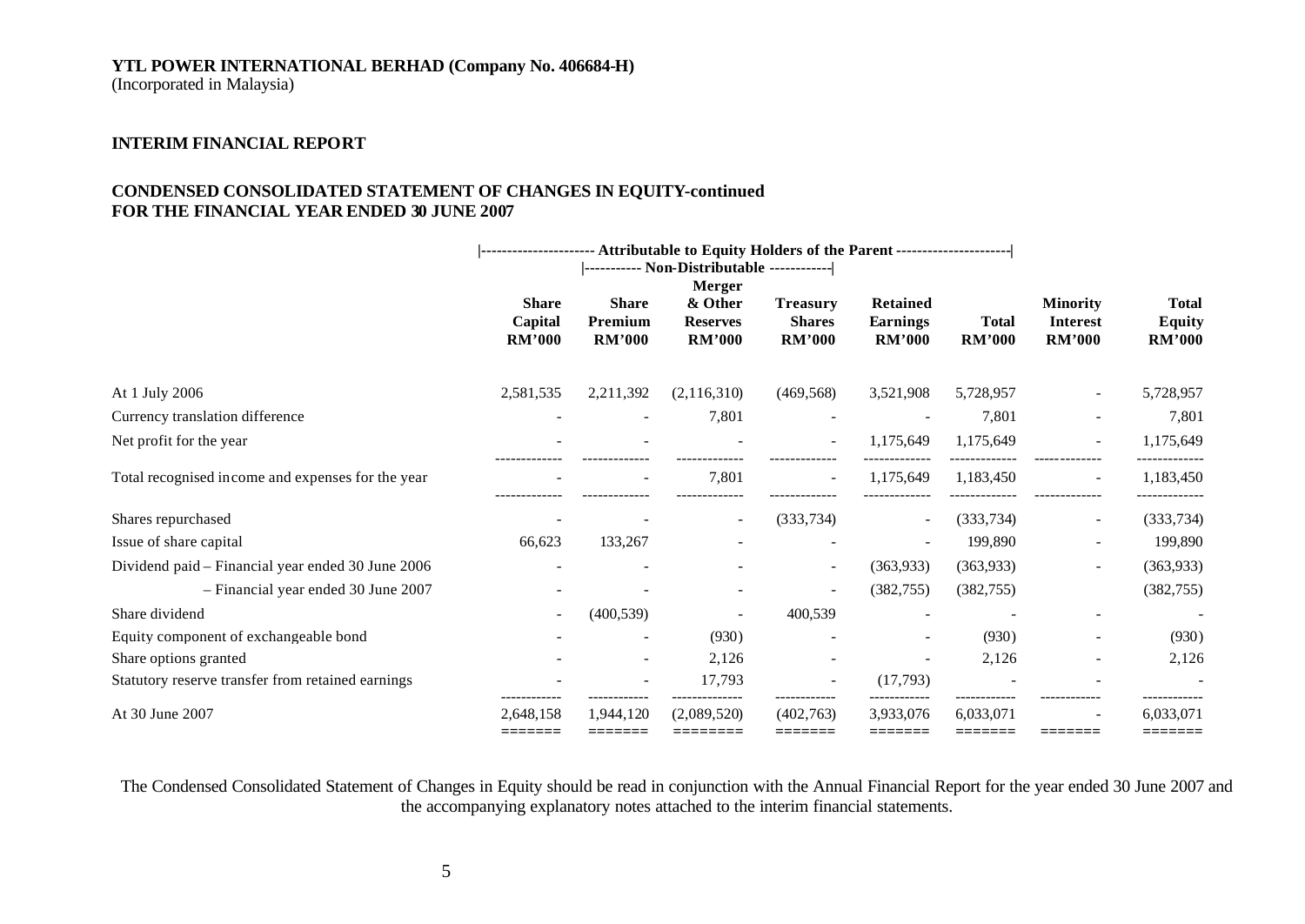## **CONDENSED CONSOLIDATED CASH FLOW STATEMENT FOR THE FINANCIAL PERIOD ENDED 30 JUNE 2008**

|                                                                                                   | <b>CURRENT</b><br>YEAR-TO-DATE<br>30.6.2008<br><b>RM'000</b> | <b>PRECEDING</b><br><b>YEAR</b><br><b>CORRESPONDING</b><br><b>PERIOD</b><br>30.6.2007<br>(Restated)<br><b>RM'000</b> |
|---------------------------------------------------------------------------------------------------|--------------------------------------------------------------|----------------------------------------------------------------------------------------------------------------------|
| Net cash generated from operating activities                                                      | 1,035,612                                                    | 1,307,082                                                                                                            |
| Net cash used in investing activities                                                             | (1,083,264)                                                  | (398, 687)                                                                                                           |
| Net cash generated from financing activities                                                      | 3,410,344                                                    | 428,606                                                                                                              |
| Net increase in cash and cash equivalents<br>Cash and cash equivalents at beginning of the period | 3,362,692<br>6,013,224                                       | 1,337,001<br>4,676,223                                                                                               |
| Cash and cash equivalents at end of the period [Note a]                                           | 9,375,916                                                    | 6,013,224                                                                                                            |

# *[Note a]*

Cash and cash equivalents at the end of the period comprise:

|                                                                         | <b>RM'000</b> | <b>RM'000</b> |
|-------------------------------------------------------------------------|---------------|---------------|
| Fixed deposits                                                          | 9,362,307     | 6,010,357     |
| Cash and bank balances                                                  | 35,242        | 19,468        |
| Bank overdrafts<br>(included within short term borrowings in [Note B9]) | (21, 633)     | (16,601)      |
|                                                                         |               |               |
|                                                                         | 9,375,916     | 6,013,224     |
|                                                                         |               |               |

The Condensed Consolidated Cash Flow Statement should be read in conjunction with the Annual Financial Report for the year ended 30 June 2007 and the accompanying explanatory notes attached to the interim financial statements.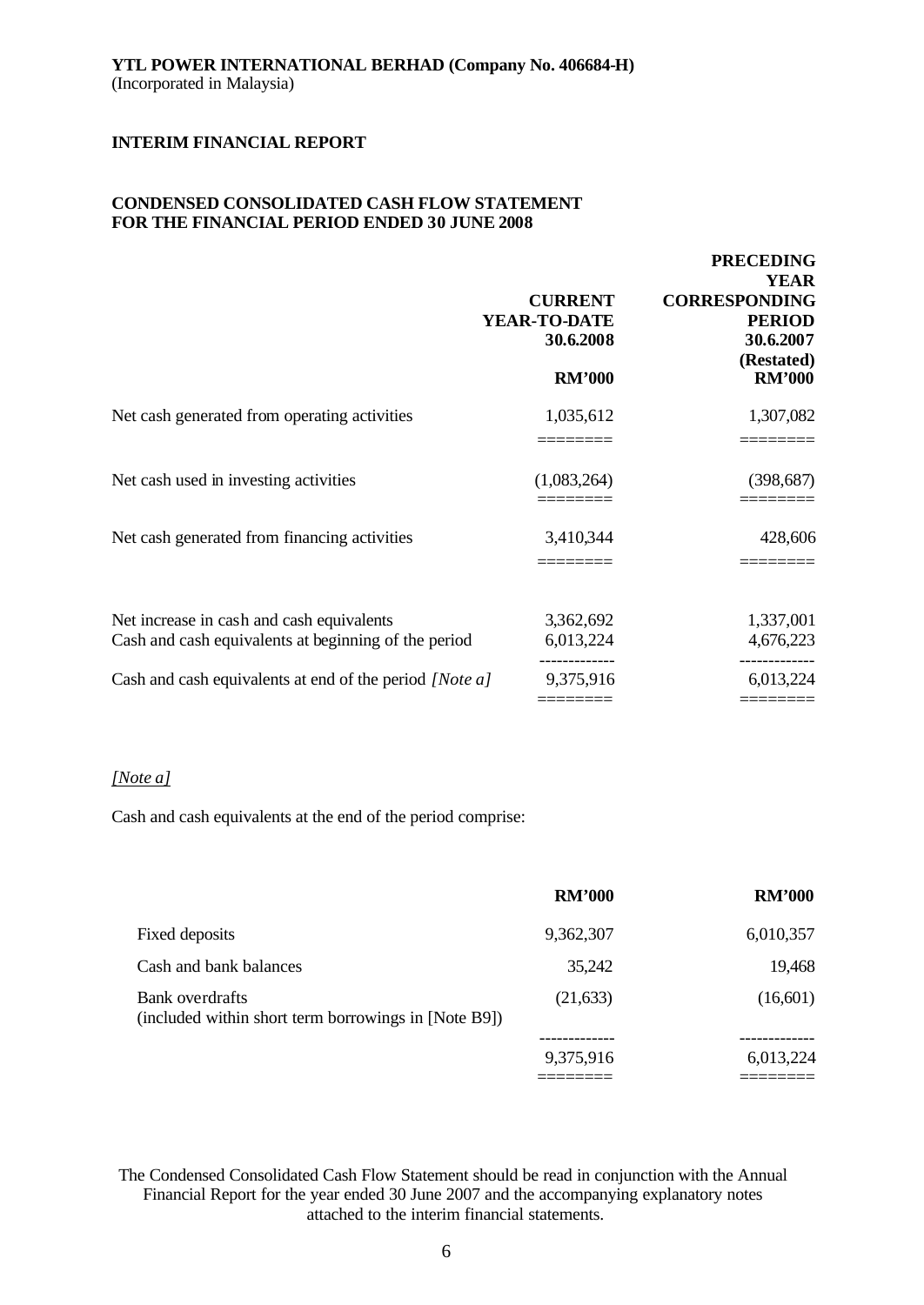#### **PART A – EXPLANATORY NOTES PURSUANT TO FRS 134**

The Condensed Financial Statements should be read in conjunction with the audited annual financial statements of the Group for the year ended 30 June 2007.

#### **A1. Accounting Policies and Methods of Computation**

The interim financial report is unaudited and has been prepared in accordance with Financial Reporting Standard ("FRS") 134: "Interim Financial Reporting" and Chapter 9, part K of the Listing Requirements of the Bursa Malaysia Securities Berhad.

The accounting policies and methods of computation adopted by the Group in the interim financial statements are consistent with those adopted in the latest audited annual financial statements except for the adoption of the following new/revised FRSs, which are relevant to its operations, effective for financial period beginning 1 July 2007:

| <b>FRS 107</b> | <b>Cash Flow Statements</b>                                                                                                                                               |
|----------------|---------------------------------------------------------------------------------------------------------------------------------------------------------------------------|
| <b>FRS 112</b> | Income Taxes                                                                                                                                                              |
| <b>FRS 117</b> | Leases                                                                                                                                                                    |
| FRS 118        | Revenue                                                                                                                                                                   |
| FRS 119        | <b>Employee Benefits</b>                                                                                                                                                  |
| FRS 120        | Accounting for Government Grants and Disclosure of Government Assistance                                                                                                  |
| FRS 124        | Related Party Disclosure (The disclosure requirements under FRS124 will be<br>presented in the annual financial statements for the financial year ending 30 June<br>2008) |
| FRS 126        | Accounting and Reporting by Retirement Benefit Plans                                                                                                                      |
| FRS 134        | Interim Financial Reporting                                                                                                                                               |
| FRS 137        | Provisions, Contingent Liabilities and Contingent Assets                                                                                                                  |
|                |                                                                                                                                                                           |

The adoption of the above FRSs does not have significant financial impact on the Group other than the effects of FRS 117.

#### **FRS 117: Leases**

Prior to the adoption of the revised FRS 117, leasehold land was classified as property, plant and equipment and was stated at cost less accumulated depreciation and impairment loss. With the revised FRS 117, the unamortised carrying amounts of leasehold land are now classified as prepaid lease payments and amortised over the period of its remaining lease term. The reclassification of leasehold land as prepaid lease payments has been accounted for retrospectively and the comparatives in the balance sheet have been restated.

The effects on the comparatives to the Group on adoption of FRS 117 are as follows:

|                                                                                 | As previously   | <b>Effect</b> of | As                  |
|---------------------------------------------------------------------------------|-----------------|------------------|---------------------|
|                                                                                 | <b>Reported</b> | changes          | reported            |
|                                                                                 | <b>RM'000</b>   | <b>RM'000</b>    | RM'000              |
| <b>30 June 2007</b><br>Property, plant and equipments<br>Prepaid lease payments | 14,885,751      | (3,473)<br>3,473 | 14,882,278<br>3,473 |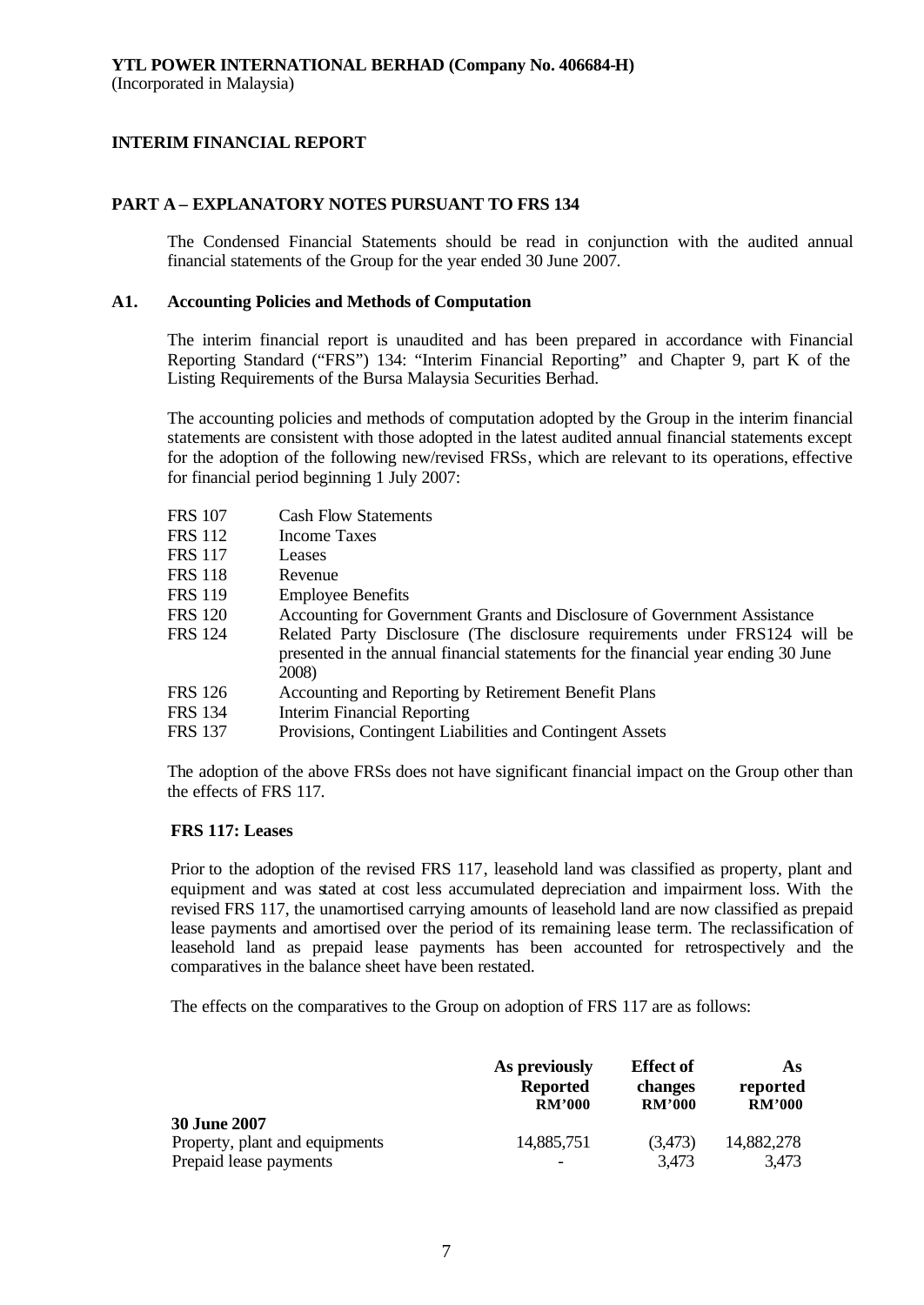#### **Notes – continued**

### **Prior Year Adjustment**

During the previous financial year ended 30 June 2007, a subsidiary company incorporated in the United Kingdom adjusted its deferred taxation liability following amendments introduced in the United Kingdom ("UK") Finance Act 2007 relating to Industrial Building allowance incentives. Following clarity received during the current financial year ended 30 June 2008 on the application of these changes, it has been concluded that the deferred taxation provision is required under FRS. This adjustment has been applied retrospectively as follows:

|                                   | As previously<br><b>Reported</b><br><b>RM'000</b> | <b>Effect</b> of<br>changes<br><b>RM'000</b> | As<br>reported<br><b>RM'000</b> |
|-----------------------------------|---------------------------------------------------|----------------------------------------------|---------------------------------|
| <b>30 June 2007</b>               |                                                   |                                              |                                 |
| <b>Balance Sheet</b>              |                                                   |                                              |                                 |
| - Provision for deferred tax      | 2,214,317                                         | 94,072                                       | 2,308,389                       |
| - Retained earnings               | 4,026,641                                         | (93, 565)                                    | 3,933,076                       |
| - Other reserves                  | (2,089,013)                                       | (507)                                        | (2,089,520)                     |
| <b>Income Statement</b>           |                                                   |                                              |                                 |
| - Taxation                        | (27, 543)                                         | (93, 565)                                    | (121, 108)                      |
| - Net profit after taxation       | 1,269,214                                         | (93, 565)                                    | 1,175,649                       |
| - Basic earning per share (sen)   | 25.40                                             | (1.87)                                       | 23.53                           |
| - Diluted earning per share (sen) | 23.84                                             | (1.75)                                       | 22.09                           |
|                                   |                                                   |                                              |                                 |

### **A2. Seasonality or Cyclicality of Operations**

The business operations of the Group are not materially affected by any seasonal or cyclical factor.

### **A3. Exceptional or Unusual Items**

During the current financial quarter, there was no item of an exceptional or unusual nature that affects the assets, liabilities, equity, net income or cash flows of the Group.

### **A4. Changes in Estimates of Amounts Reported**

There was no change to estimate of amount reported in prior interim periods and prior financial years.

### **A5. Changes in Debt and Equity Securities**

The number of ordinary shares issued during the current financial quarter and financial year to date pursuant to the conversion of Zero Coupon Exchangeable Guaranteed Bonds issued by a subsidiary company was 47,072,379 and 98,640,226 respectively.

During the current financial quarter and financial year to date, 7,831,853 ordinary shares and 35,125,183 ordinary shares were issued pursuant to the exercise of warrants 2000/2010 at a weighted average exercise price of RM1.31 per share and RM1.36 per share respectively.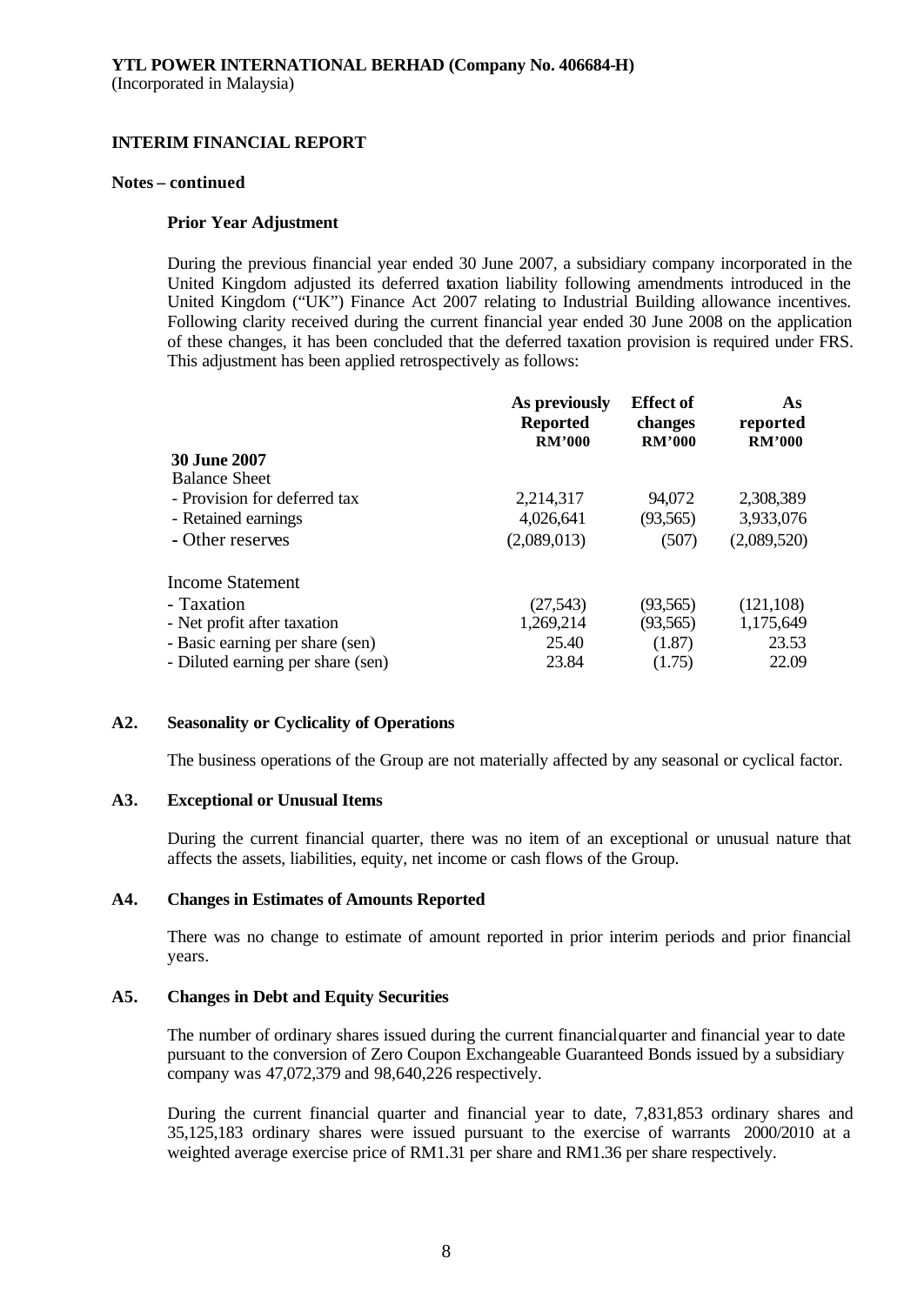#### **Notes – continued**

The number of ordinary shares issued during the current financial quarter and financial year to date pursuant to the exercise of warrants 2008/2018 were 8,481,646 at an exercise price of RM1.25 per share.

During the current financial quarter and financial year to date, 535,000 ordinary shares and 4,077,750 ordinary shares were issued respectively pursuant to the exercise of employees' share options granted under the Company's Employees Share Option Scheme (ESOS) at a weighted average exercise price of RM1.36 per share.

A total of 63,559,400 ordinary shares and 169,267,200 ordinary shares were repurchased from the open market for a total consideration of RM139,981,543 and RM402,832,805 respectively for the current financial quarter and financial year to date. The share buy-back transactions were financed by internally generated funds. The shares purchased are being held as treasury shares.

During the current financial quarter and financial year to date, a total of 204,916,239 treasury shares were distributed as share dividend on 7 January 2008 to the shareholders on the basis of one (1) treasury share for every twenty five (25) ordinary shares held on 24 December 2007. As at 30 June 2008, the number of treasury shares held were 154,405,836 ordinary shares.

On 25 September 2007, the Company issued RM370.0 million Medium Term Notes at a coupon rate of 3.841% per annum. The net proceed of the issuance is currently placed under Fixed Deposits with licensed financial institutions pending investments in utilities assets.

On 28 September 2007 a subsidiary company Wessex Water Services Finance Plc issued GBP150.0 million index linked bonds at an interest rate of 1.5% plus inflation repayable in July 2058. The net proceed of the issuance will be used to finance capital expenditure.

On 1 October 2007, the Company issued RM380.0 million Medium Term Notes at a coupon rate of 3.9% per annum. The net proceed of the issuance is currently placed under Fixed Deposits with licensed financial institutions pending investments in utilities assets.

On 18 June 2008, the bonds with warrant issuance of RM2,200,000 nominal value of 3.0% with 1,776,371,304 detachable warrants was completed.

The outstanding debts are as disclosed in Note B9.

### **A6. Dividend Paid**

The following dividends were paid during the financial year under review:-

- (i) A final dividend of 10% gross less income tax of 27% amounting to RM186,894,674 in respect of the financial year ended 30 June 2007 was paid on 31 December 2007.
- (ii) A first interim tax exempt dividend of 7.5% amounting to RM198,278,108 for the financial year ended 30 June 2008 was paid on 24 March 2008.
- (iii) A second interim tax exempt dividend of 7.5% amounting to RM198,859,897 for the financial year ended 30 June 2008 was paid on 24 June 2008.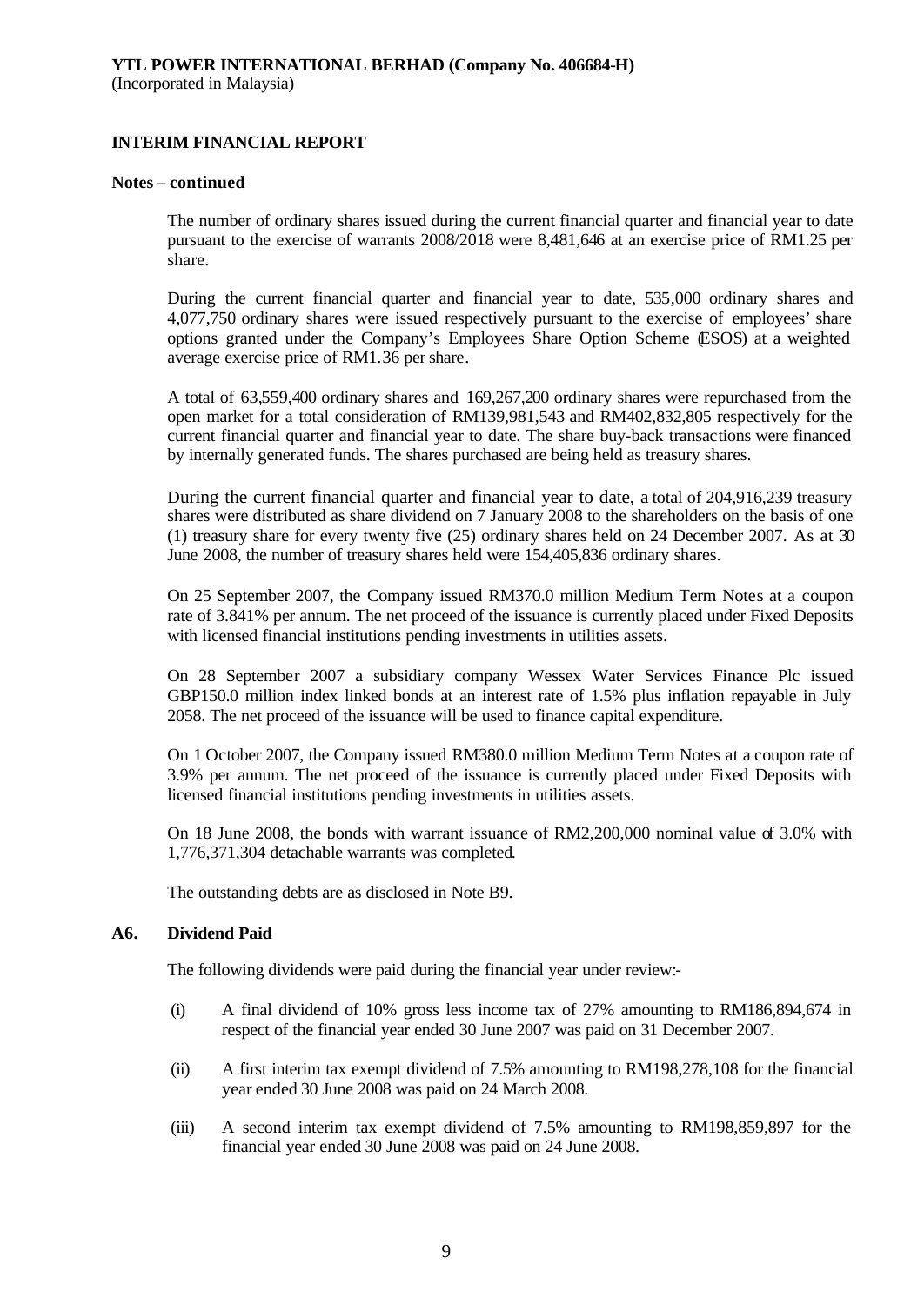## **Notes – continued**

# **A7. Segment Reporting**

The Group is organised on a world wide basis into three main business segments namely investment holding, power generation and water & sewerage.

Segment reporting for year ended 30 June 2008:

|                                                        | <b>Investment</b><br><b>Holding</b><br><b>RM'000</b> | <b>Power</b><br>Generation<br><b>RM'000</b> | Water &<br><b>Sewerage</b><br><b>RM'000</b> | Group<br><b>RM'000</b> |
|--------------------------------------------------------|------------------------------------------------------|---------------------------------------------|---------------------------------------------|------------------------|
| <b>Revenue</b>                                         |                                                      | 305,449 1,151,261 2,785,882                 |                                             | 4,242,592              |
| <b>Results</b><br>Segment result<br>Unallocated income | 59,334                                               | 482,629                                     | 1,404,927                                   | 1,946,890              |
| Profit from operations                                 |                                                      |                                             |                                             | 1,946,890              |
| Finance cost                                           |                                                      |                                             |                                             | (772, 870)             |
| Share of results of associated companies               | -                                                    | 209,652                                     |                                             | 209,652                |
| Profit from ordinary activities before tax             |                                                      |                                             |                                             | 1,383,672              |
| Taxation                                               |                                                      |                                             |                                             | (345, 180)             |
| Profit from ordinary activities after tax              |                                                      |                                             |                                             | 1,038,492              |
|                                                        |                                                      |                                             |                                             |                        |

# **[THE REST OF THIS PAGE IS INTENTIONALLY LEFT BLANK]**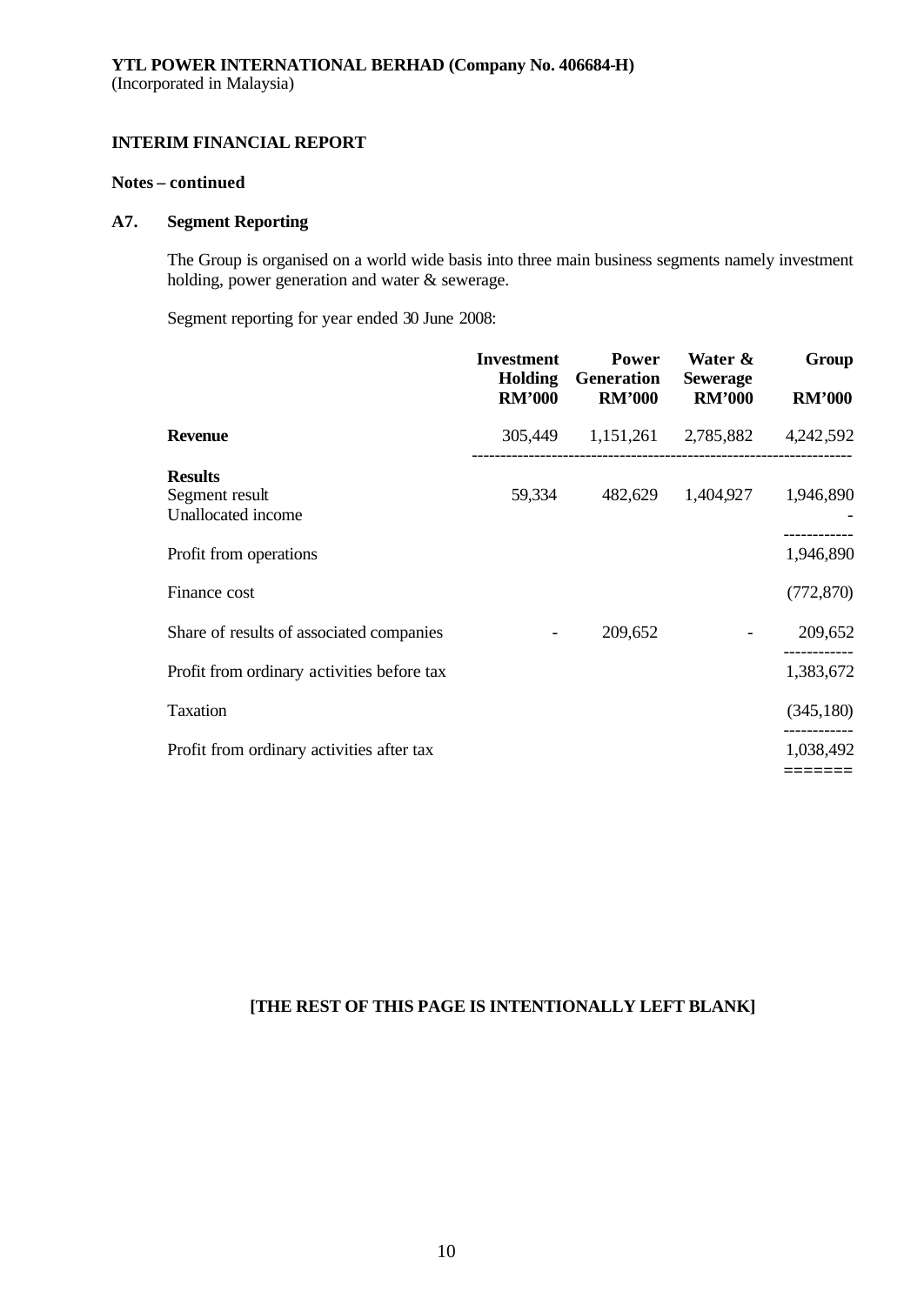#### **Notes – continued**

Segment Reporting for year ended 30 June 2007:

|                                                        | <b>Investment</b><br><b>Holding</b><br><b>RM'000</b> | <b>Power</b><br><b>Generation</b><br><b>RM'000</b> | Water &<br><b>Sewerage</b><br><b>RM'000</b> | Group<br><b>RM'000</b> |
|--------------------------------------------------------|------------------------------------------------------|----------------------------------------------------|---------------------------------------------|------------------------|
| <b>Revenue</b>                                         | 263,467                                              |                                                    | 1,155,440 2,649,101                         | 4,068,008              |
| <b>Results</b><br>Segment result<br>Unallocated income | 106,691                                              | 368,300                                            | 1,376,316                                   | 1,851,307              |
| Profit from operations                                 |                                                      |                                                    |                                             | 1,851,307              |
| Finance cost                                           |                                                      |                                                    |                                             | (739, 684)             |
| Share of results of associated companies               | $\overline{\phantom{a}}$                             | 185,134                                            |                                             | 185,134                |
| Profit from ordinary activities before tax             |                                                      |                                                    |                                             | 1,296,757              |
| Taxation                                               |                                                      |                                                    |                                             | (121, 108)             |
| Profit from ordinary activities after tax              |                                                      |                                                    |                                             | 1,175,649              |
|                                                        |                                                      |                                                    |                                             |                        |

### **A8. Material Events Subsequent to the End of the Interim Period**

There were no material events subsequent to the end of the current financial quarter.

### **A9. Changes in the Composition of the Group**

There was no change in the composition of the Group since the last quarterly report as at 30 June 2007.

### **A10. Changes in Contingent Liabilities**

There were no material changes in the contingent liabilities of the Group since last annual balance sheet as at 30 June 2007 save and except for performance guarantees by a subsidiary company which has been reduced to GBP0.3 million.

### **[THE REST OF THIS PAGE IS INTENTIONALLY LEFT BLANK]**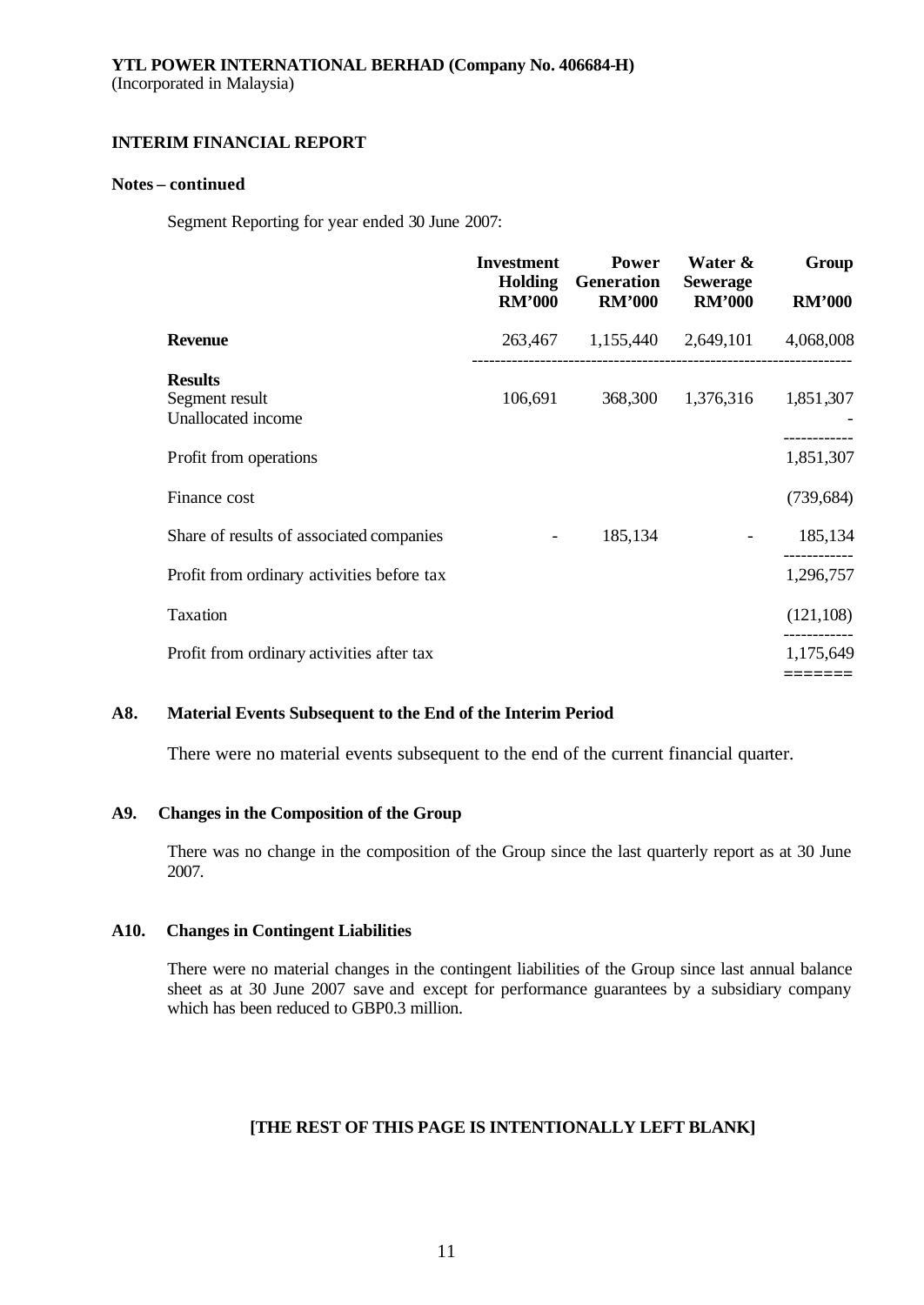# **PART B – EXPLANATORY NOTES PURSUANT TO APPENDIX 9B OF THE LISTING REQUIREMENTS OF BURSA MALAYSIA SECURITIES BERHAD**

#### **B1. Review of the Results**

Group revenue was RM1,140.6 million for the current quarter ended 30 June 2008 as compared to RM1,167.5 million in the preceding year corresponding quarter ended 30 June 2007. This represents a decrease of RM26.9 million or 2.3% over the preceding year corresponding quarter ended 30 June 2007. In the preceding year corresponding quarter, an exceptional tax credit of RM132.9 million was recognised relating to the release of deferred tax provision arising from the change in corporation tax rates in the UK. The Group profit after taxation for the current quarter was marginally lower by RM13.9 million or 4.7% to RM280.3 million in the current quarter ended 30 June 2008 as compared to the preceding year corresponding quarter ended 30 June 2007 after elimination of the said tax credit of RM132.9 million.

#### **B2. Comparison with Preceding Quarter**

|                                     | <b>Preceding</b><br><b>Current</b><br><b>Quarter</b><br><b>Quarter</b><br>30.6.2008<br>31.3.2008 |               |
|-------------------------------------|--------------------------------------------------------------------------------------------------|---------------|
|                                     | <b>RM'000</b>                                                                                    | <b>RM'000</b> |
| Revenue                             | 1,140,614                                                                                        | 1,060,450     |
| Consolidated Profit before taxation | 366,539                                                                                          | 359,228       |
| Consolidated Profit after taxation  | 280,294                                                                                          | 277,589       |

#### **B3. Prospects**

The Group, after considering its current level of operations and market conditions, is expected to achieve satisfactory performance for the financial year ending 30 June 2009 save and except for the impact of 30% windfall tax imposed on return in excess of 9% of the value of fixed assets effective from 1 July 2008 as announced by the Ministry of Finance.

### **B4. Profit Forecast**

The Group did not issue any profit forecast during the period.

#### **B5. Taxation**

|                              | <b>Current</b><br>Year<br><b>Quarter</b> | <b>Current</b><br>Year<br><b>To Date</b> |
|------------------------------|------------------------------------------|------------------------------------------|
|                              |                                          |                                          |
|                              | 30.6.2008<br><b>RM'000</b>               | 30.6.2008<br><b>RM'000</b>               |
| In respect of current period |                                          |                                          |
| - Income Tax                 | 72,195                                   | 345,010                                  |
| - Deferred Tax               | 12,771                                   | (821)                                    |
| In respect of prior years    |                                          |                                          |
| - Income Tax                 | (1,538)                                  | (1,826)                                  |
| - Deferred Tax               | 2,817                                    | 2,817                                    |
|                              |                                          | ------------                             |
|                              | 86,245                                   | 345,180                                  |
|                              |                                          |                                          |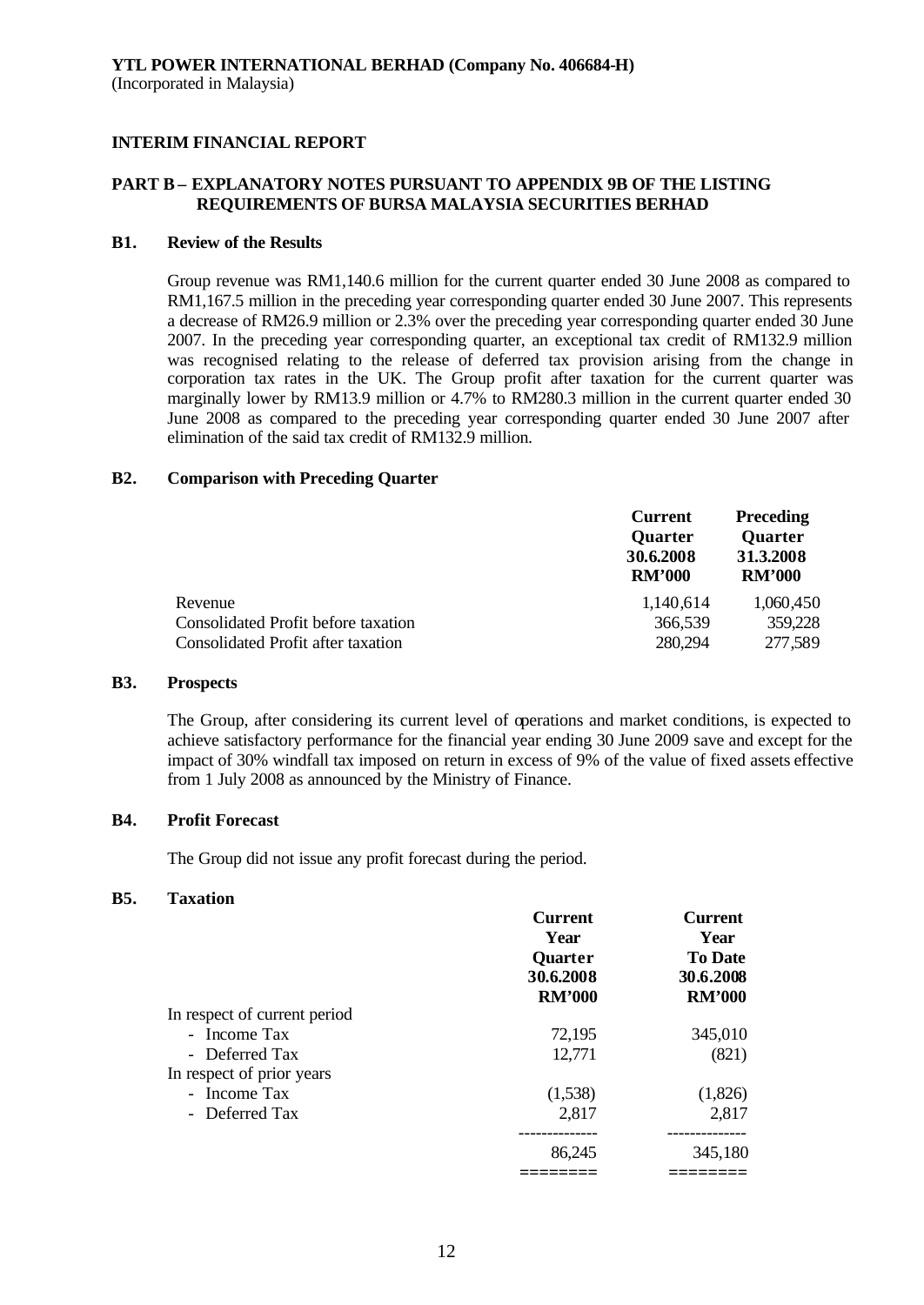(Incorporated in Malaysia)

## **INTERIM FINANCIAL REPORT**

## **Notes: - continued**

The provision for taxation for the current quarter and current year to date reflect an effective rate lower than the Statutory Income Tax Rate was substantially due to the effect of the reduction in future corporate tax rate by 1% to 25% in Malaysia and certain income of foreign subsidiaries not subject to tax.

#### **B6. Sale of Unquoted Investments and/or Properties**

There was no sale of unquoted investments or properties during the current financial quarter and financial year to date.

#### **B7. Quoted Investments**

- a) Disposal of quoted investments during the current financial quarter and financial year to date amounted to RM521,250 and RM581,434 respectively. Profit on sale of quoted investments amounted to RM422,681 and RM461,165 respectively for the current financial quarter and financial year to date.
- b) Purchases of quoted investments amounted to RM5,594,377 during the current financial quarter and financial year to date
- c) The cost, carrying value and the market value of the quoted investments of the Group as at end of the current reporting quarter are:

|                | <b>RM'000</b> |
|----------------|---------------|
| Cost           | 103,041       |
| Carrying value | 103,041       |
| Market value   | 136,507       |
|                |               |

#### **B8. Corporate Proposals**

### a) **Corporate Proposal Announced and Pending Completion**

There were no corporate proposals announced and pending as at the date of this report.

#### b) **Status of Utilisation of Proceeds**

### **USD250 million Guaranteed Exchangeable Bonds Due 2010**

The net proceeds received from the issue of the USD250 million Guaranteed Exchangeable Bonds due 2010 is currently placed under fixed deposits pending investment in utilities assets.

#### **RM2.2 billion Redeemable Bonds Due 2013 with warrants issue**

The net proceeds received from the issue of the RM2.2 billion Redeemable Bonds due 2013 is currently placed under fixed deposits pending investment in utilities assets.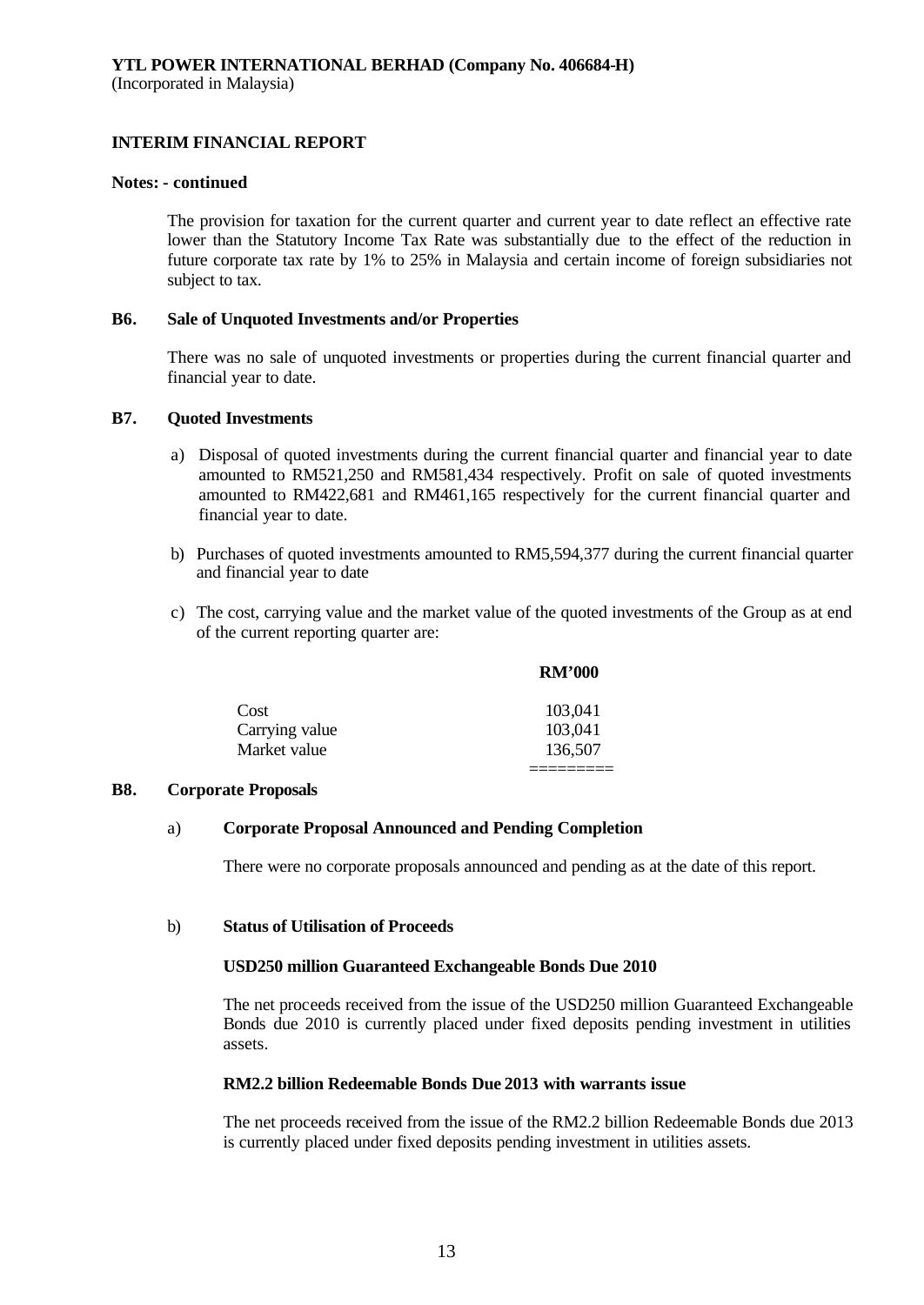#### **Notes: - continued**

#### **B9. Group Borrowings and Debt Securities**

The Group's borrowings from financial institutions as at end of the current financial quarter are as follows:

|           | <b>Short term</b> | Long term     | <b>Total</b>  |
|-----------|-------------------|---------------|---------------|
|           | <b>RM'000</b>     | <b>RM'000</b> | <b>RM'000</b> |
| Secured   | 62,655            | 13,826,999    | 62,655        |
| Unsecured | 3,643,683         |               | 17,470,682    |
|           | 3,706,338         | 13,826,999    | 17,533,337    |

The borrowings which are denominated in foreign currency are as follows:

| In US Dollar (*000)      | 556.161   |
|--------------------------|-----------|
| In Sterling Pound ('000) | 1.661.041 |
|                          |           |

All borrowings of subsidiary companies are on a non-recourse basis to the Company save and except for the following which is guaranteed by the Company:

- a) USD250 million Guaranteed Exchangeable Bonds Due 2010 of which USD184.4 million remain outstanding as at 30 June 2008.
- b) USD190 million loan due on 29 January 2011.

# **B10. Off Balance Sheet Financial Instruments**

There were no off balance sheet instruments as at 30 June 2008.

### **B11. Pending Material Litigation**

There was no material litigation pending as at the date of this report.

### **B12. Dividend**

The Board of Directors is pleased to recommend for the approval of the shareholders a Final Tax Exempt Dividend of 7.5% for the year ended 30 June 2008.

The Book Closure and Payment Dates in respect of the aforesaid dividend will be determined by the Board at a later date.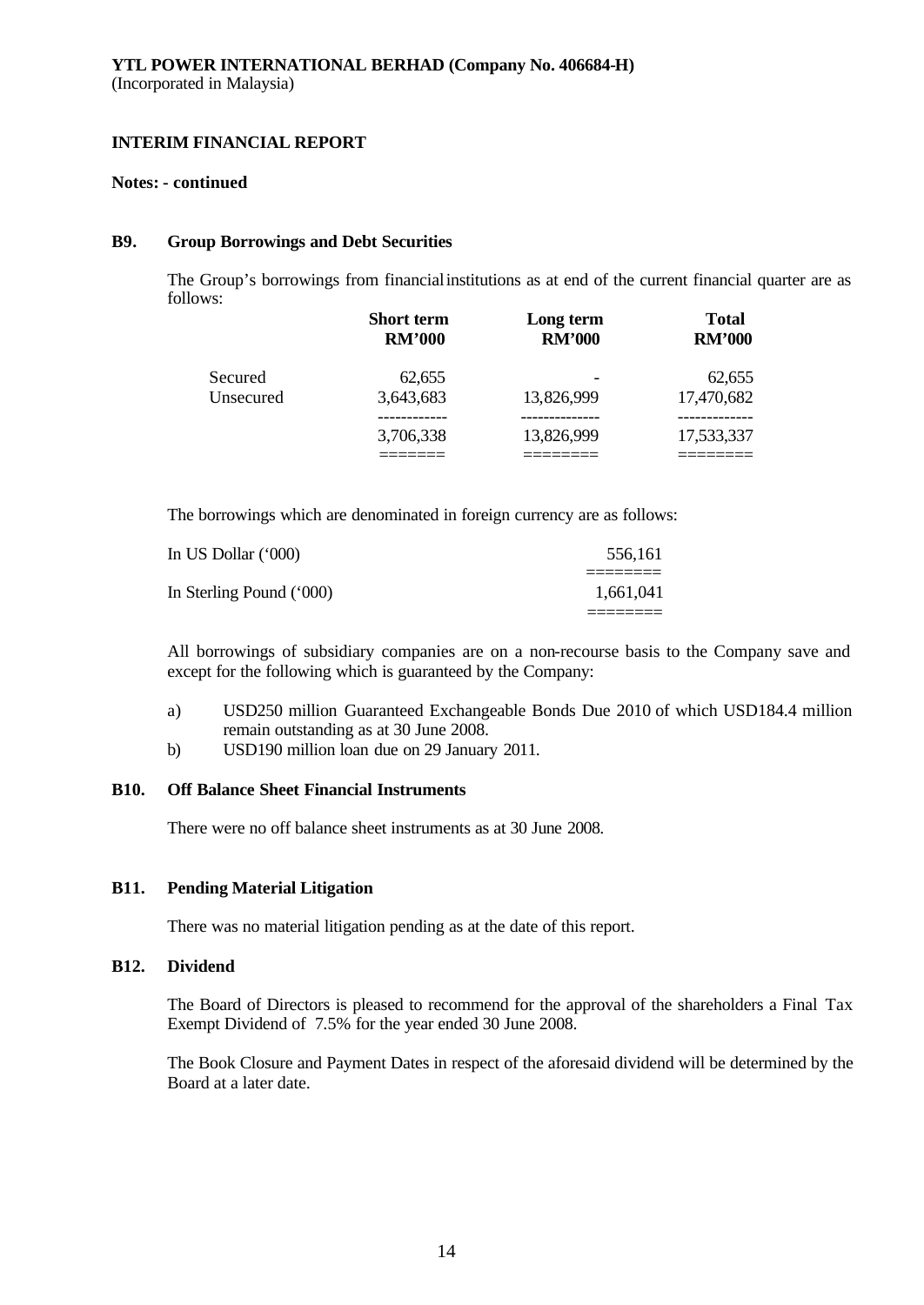#### **Notes: - continued**

#### **B13. Earnings Per Share**

# **i) Basic Earnings Per Share**

The basic earnings per share of the Group has been computed by dividing the net profit for the financial quarter by the weighted average number of ordinary shares in issue during the financial quarter.

|                                    | <b>Current</b><br>Year<br>Quarter<br>30.6.2008 | <b>Preceding</b><br>Year<br>Corresponding<br>Quarter<br>31.3.2007 |
|------------------------------------|------------------------------------------------|-------------------------------------------------------------------|
| Net Profit for the period (RM'000) | 280,294                                        | 427,119                                                           |
| Weighted average number of         |                                                |                                                                   |
| ordinary shares ('000)             | 5,301,058                                      | 5,101,714                                                         |
| Basic earnings per share (Sen)     | 5.29                                           | 8.37                                                              |
|                                    |                                                |                                                                   |

#### **ii) Diluted Earnings Per Share**

The diluted earnings per share of the Group has been computed by dividing the adjusted net profit for the financial quarter by the weighted average number of ordinary shares in issue during the financial quarter, and after assuming exchange of USD184.4 million Zero Coupon Guaranteed Exchangeable Bonds.

|                                                                | <b>Current</b><br>Year<br>Quarter<br>30.6.2008 | <b>Preceding</b><br>Year<br>Corresponding<br>Quarter<br>30.6.2007 |
|----------------------------------------------------------------|------------------------------------------------|-------------------------------------------------------------------|
| Adjusted Net Profit for the period (RM'000)                    | 274,052                                        | 429,063                                                           |
| Weighted average number of<br>ordinary shares ('000) – diluted |                                                |                                                                   |
| Weighted average number of                                     |                                                |                                                                   |
| ordinary shares $('000)$ - basic                               | 5,301,058                                      | 5,101,714                                                         |
| Effect of unexercised warrants 2000/2010                       | 366,945                                        | 358,892                                                           |
| Effect of unexercised warrants 2008/2018                       | 794,382                                        |                                                                   |
| Effect of unexercised ESOS                                     | 18,740                                         | 22,197                                                            |
| Assumed exchange of USD184.4 million                           |                                                |                                                                   |
| Zero Coupon Bonds                                              | 348,617                                        | 406,201                                                           |
|                                                                | 6,829,742                                      | ---------<br>5,889,004                                            |
| Diluted earnings per share (Sen)                               | 4.01                                           | 7.29                                                              |
|                                                                |                                                |                                                                   |
|                                                                |                                                |                                                                   |